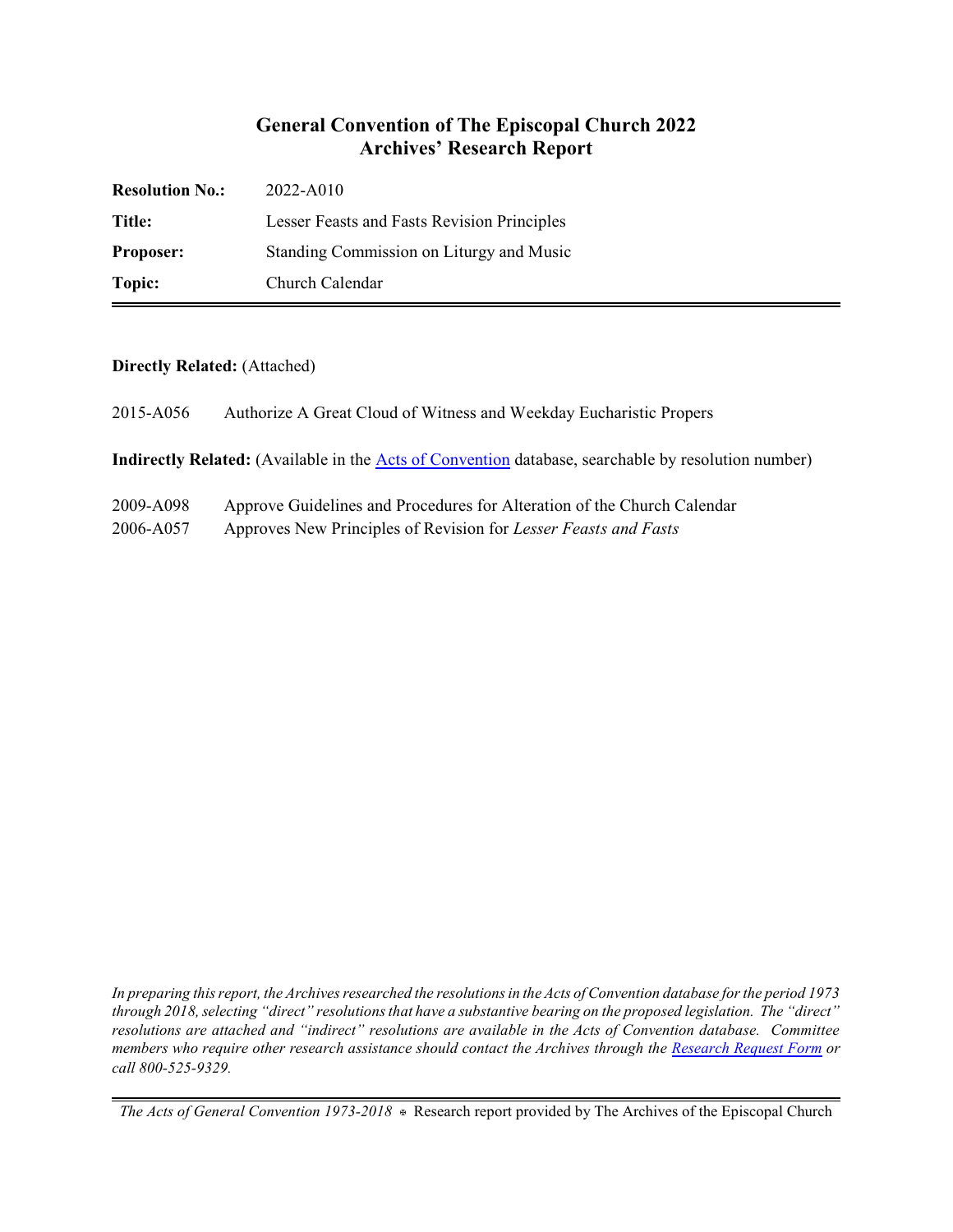# **A010 - Lesser Feasts and Fasts Revision Principles**

## **Final Status:** Not Yet Finalized

**Proposed by:** Standing Commission on Liturgy and Music **Requests New Interim Body**: No **Amends C&C or Rules of Order**: No **Has Budget Implications**: No **Cost**: **HiA:** HB **Legislative Committee Currently Assigned**: 12 - Prayer Book, Liturgy & Music **Completion Status:** Incomplete **Latest House Action:** N/A **Supporting Documents:** No

# **Resolution Text**

*Resolved*, the House of \_\_\_\_\_\_\_\_\_\_\_\_\_\_\_\_ concurring,

That the following Principles of Revision be approved by the 80th General Convention and substituted for the previous Principles most recently affirmed by the 76th Convention (2009) and published in *Holy Women, Holy Men*.

### **Principle of Revision**

The qualifications and benchmarks for inclusion in the church calendar are as follows.

- 1. Historicity: Christianity is a radically historical religion, so in almost every instance it is not theological realities or spiritual movements but exemplary witness to the Gospel of Christ in lives actually lived that is commemorated in the Calendar.
- 2. Christian Discipleship: The death of the saints, precious in God's sight, is the ultimate witness to the power of the Resurrection. What is being commemorated, therefore, is the completion in death of a particular Christian's living out of the promises of baptism. Baptism is, therefore, a necessary prerequisite for inclusion in the Calendar.
- 3. Significance: Those commemorated should have been in their lifetime extraordinary, even heroic servants of God and God's people for the sake, and after the example, of Jesus Christ. They may also be people whose creative work or whose manner of life has glorified God, enriched the life of the Church, or led others to a deeper understanding of God. In their varied ways, those commemorated have revealed Christ's presence in, and Lordship over, all of history; and continue to inspire us as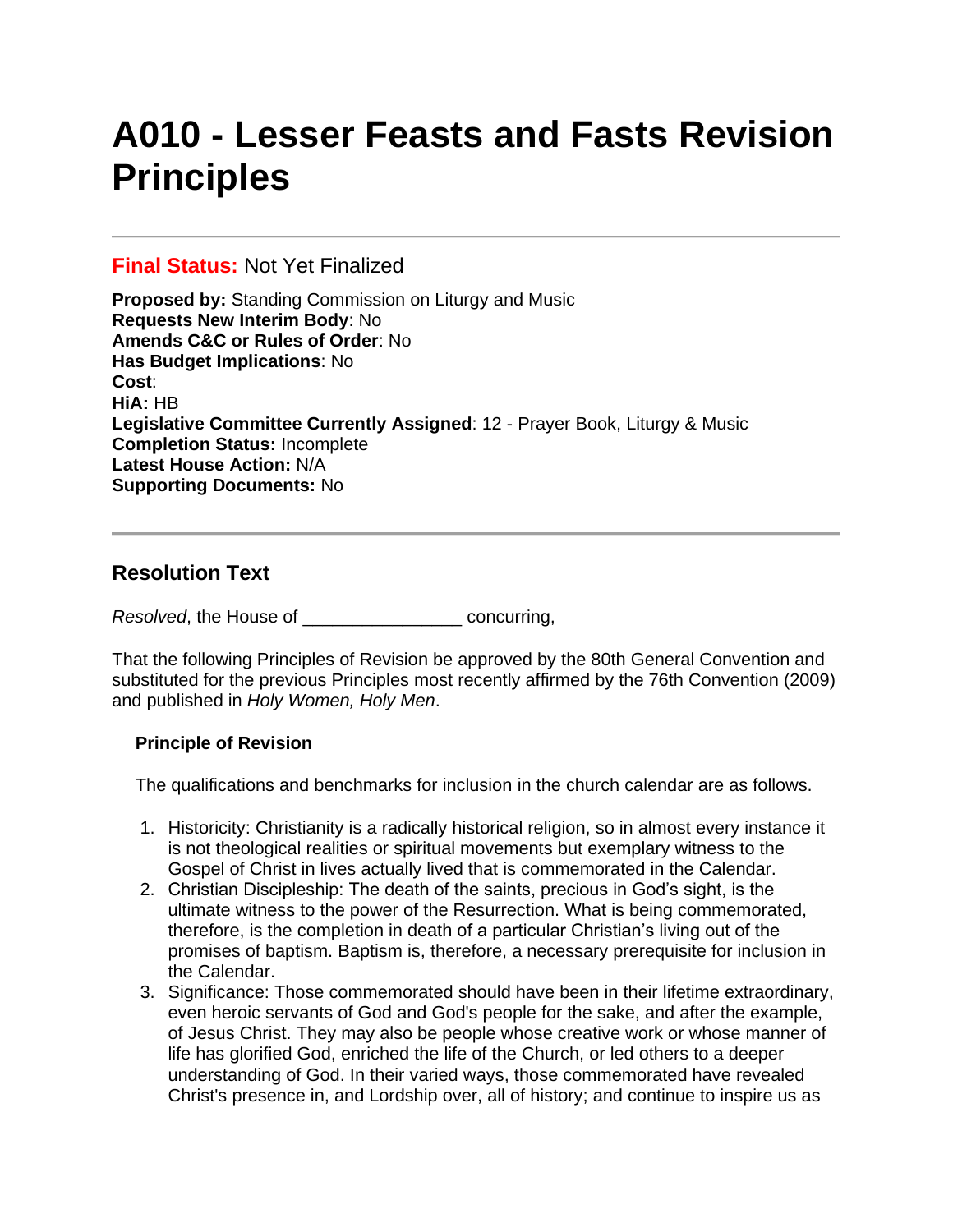we carry forward God's mission in the world. Commemoration thereby reminds us of our participation in the great cloud of witnesses: our own membership in a timeless community that surrounds and supports us, equipping us for ministry in the world, and moving us toward maturity in Christ.

- 4. Memorability: The Calendar should include those who, through their devotion to Christ and their joyful and loving participation in the community of the faithful, deserve to be remembered by the Episcopal Church today. However, in order to celebrate the whole history of salvation, it is important also to include those "whose memory may have faded in the shifting fashions of public concern, but whose witness is deemed important to the life and mission of the Church" (Thomas Talley).
- 5. Range of Inclusion: The Calendar especially includes Episcopalians and other members of the Anglican Communion. Focusing above all on principles of Christian witness and discipleship, and honoring the movement of the Holy Spirit in the establishment of local observance, the Calendar seeks to represent the full breadth and depth of the Body of Christ.
- 6. Local, Organic Observance: Similarly, it should be the case that significant commemoration of a particular person already exists at the local and regional levels before that person is included in the Calendar.
- 7. Perspective: It should normatively be the case that a person be included in the Calendar only after two generations or fifty years have elapsed since that person's death. The passage of time permits the testing and flowering of their Christian witness.
- 8. Levels of Commemoration: Principal Feasts, Sundays and Major Holy Days have primacy of place in the Church's liturgical observance. It does not seem appropriate to distinguish between the various other commemorations by regarding some as having either a greater or a lesser claim on our observance of them. Each commemoration should be given equal weight as far as the provision of the liturgical propers is concerned (including the listing of three lessons).
- 9. Distribution of Commemorations: Normally, joint commemoration will arise through shared Christian witness or date of death. In some cases, unrelated commemorations will occur on the same date. In the observance of lesser feasts, the preference of the local community may be exercised.

# **Explanation**

The Principles of Revision of the Calendar (aka Criteria for calendar inclusion) were last revised by the SCLM in 2015 and passed by the 78th General Convention (2015-A056). Within the work of the Calendar Committee, further clarification of the Principles was done, and the SCLM presents this revision within the context of ongoing requests to add commemorations to the Calendar, many of which do not meet the criteria. We hope that individuals and dioceses will use these Principles when deciding whether to propose their revision.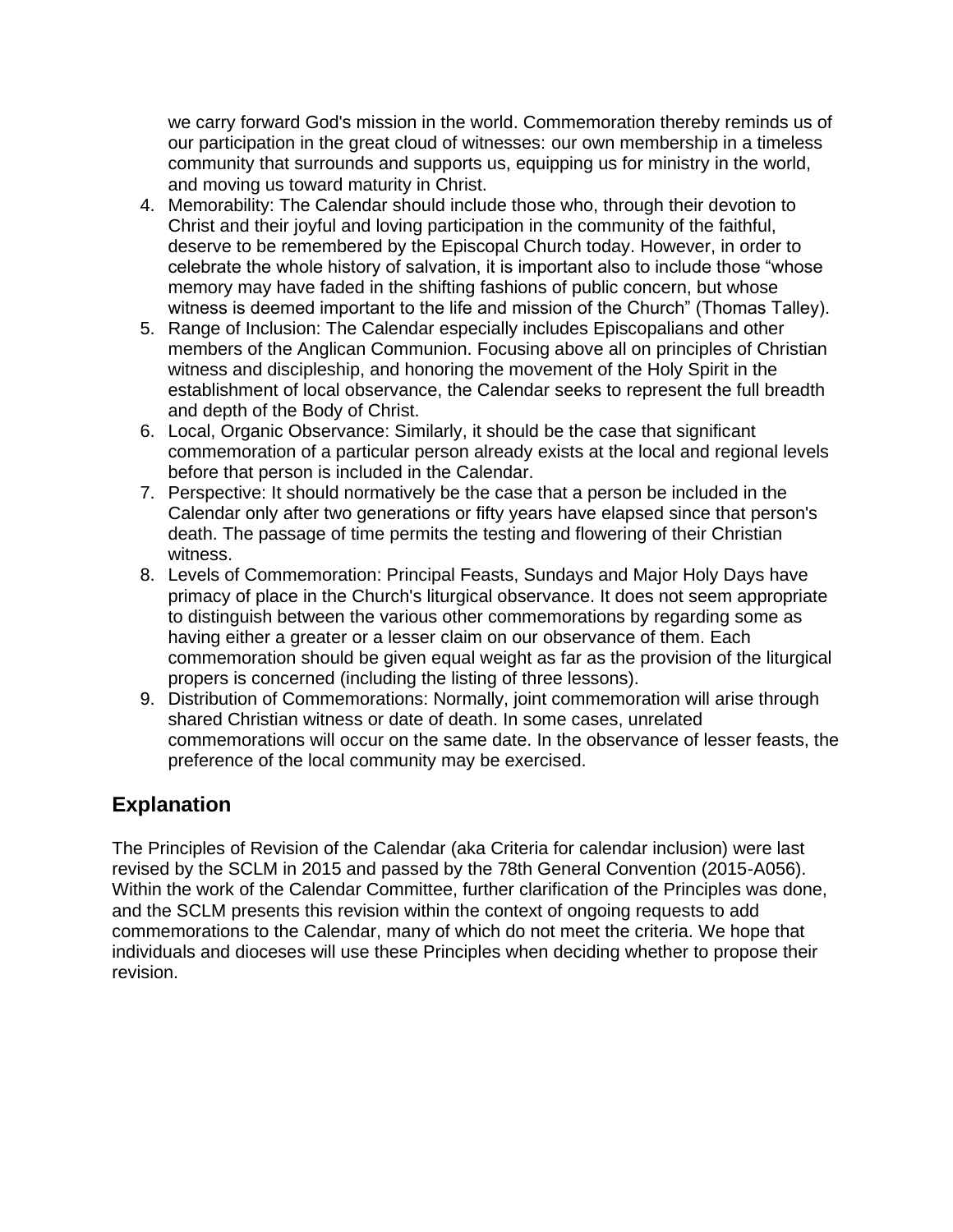| <b>Resolution Number:</b>        | 2015-A056                                                                    |
|----------------------------------|------------------------------------------------------------------------------|
| <b>Title:</b>                    | Authorize A Great Cloud of Witness and Weekday Eucharistic<br><b>Propers</b> |
| <b>Legislative Action Taken:</b> | Concurred as Amended                                                         |

**Final Text:**

THE ARCHIVES of the Episcopal Church

*Resolved*, **That the 78th General Convention make available for publication and distribution by individuals and in congregations and other church groups for devotional or catechetical use, or use in public worship subject to the provision for optional commemorations on page 18 of the Book of Common Prayer, the liturgical resource entitled, "A Great Cloud of Witnesses: A Calendar of Commemorations" (GCW) as outlined in the Supplemental Materials: Appendices of the Report of the Standing Commission on Liturgy and Music, pp. 174-219 revising and renaming Holy Women, Holy Men;** and be it further

*Resolved*, **That A Great Cloud of Witnesses be revised to conform to the commemorations in Holy Women, Holy Men and any changes to liturgical commemorations made at this Convention;** and be it further

*Resolved*, **That the General Convention affirm the following criteria for further additions to this resource:**

### **Criterion 1**

**Historicity: Christianity is a radically historical religion, so in almost every instance it is not theological realities or spiritual movements, but exemplary witness to the Gospel of Christ in lives actually lived that is remembered in our family story. Like all families, however, our family includes important matriarchs and patriarchs about whom little verifiable information is known, yet whose names and influence still exert influence on how we understand ourselves in relation to them.**

### **Criterion 2**

**Christian Discipleship: The family story captured here is uniquely and identifiably a Christian story. This set of stories commemorates the ways particular Christians live out the promises of baptism. A worthy summary of these promises is captured in our Baptismal Covenant, including a commitment to the Triune God as captured in the Apostles' Creed; continuing in the apostles' teaching and fellowship, the breaking of bread and the prayers; resisting evil and repenting when necessary; proclaiming by word and example the Good News of God in Christ; seeking and serving Christ in all persons; and striving for justice and peace among all people. Rather than being an anachronistic checklist, these should be considered general guidelines for considering holistic Christian life and practice. There may be occasional exceptions where not all of these promises are successfully kept, or when the person in question is not a Christian, yet the person's life and work exemplify Christ, significantly impacting the ongoing life of the Church and contributing to our fuller understanding of the Gospel.**

#### **Criterion 3**

**Significance: Those remembered should have been in their lifetime extraordinary, even heroic servants of God and God's people for the sake, and after the example, of Jesus Christ. They may also be people whose creative work or whose manner of life has glorified God, enriched the life of the Church, or led others to a deeper understanding of God. In their**